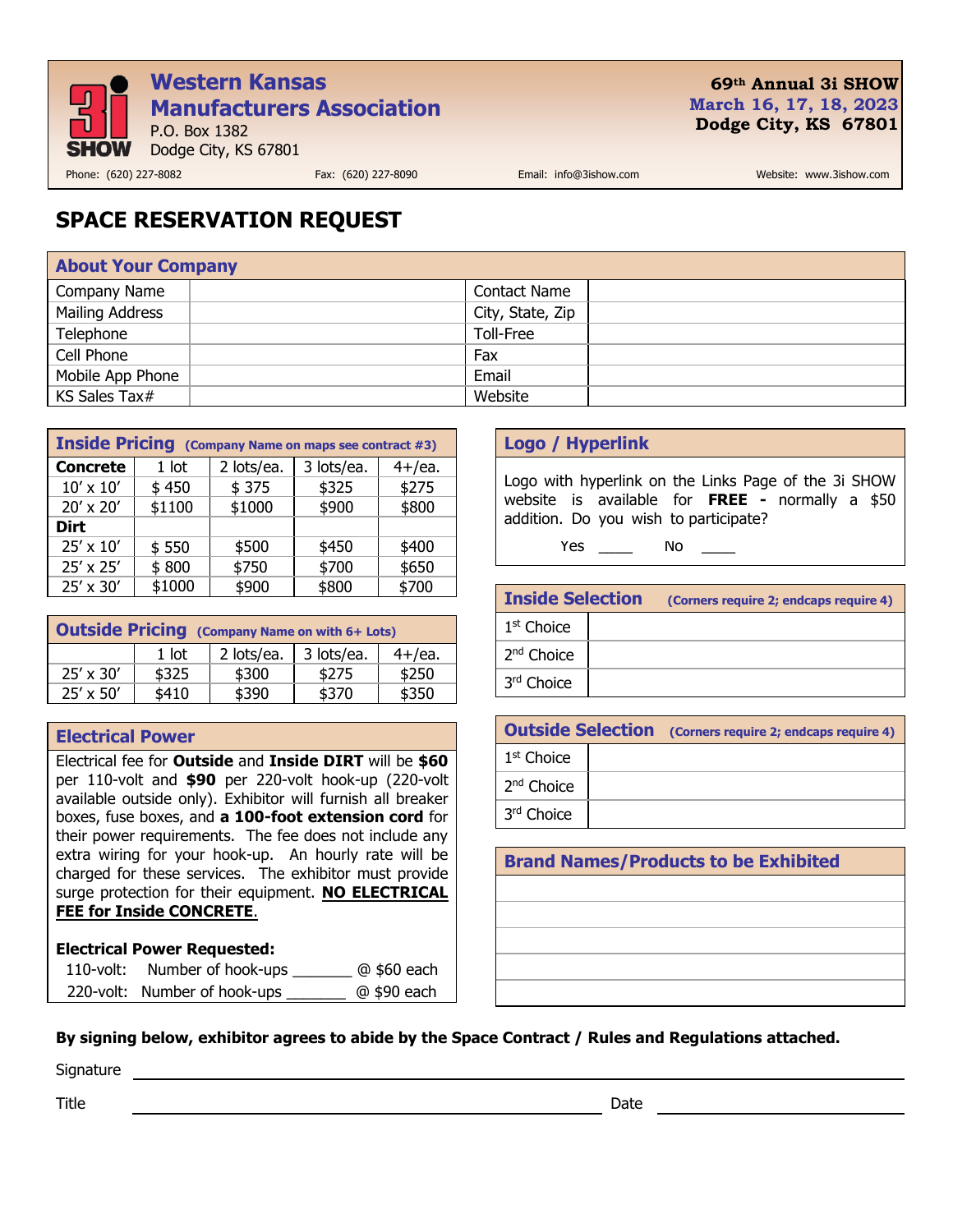## **SPACE CONTRACT (Rules & Regulations)**

1. This contract is made subject to the Rules and Regulations outlined herein by Western Kansas Manufacturers Association (WKMA) and outlined in the forthcoming Exhibitor Instructions.

2. WKMA will make every effort to accommodate exhibitor's request of specified space on Space Request form. However, no specific space is guaranteed. WKMA further reserves the right to move any exhibitor during show planning (inside or outside) to prevent holidays in exhibits.

3. Exhibitor's Company Name will be listed on 3i SHOW published maps if six or more continuous outside spaces are contracted, four or more continuous 10x10 indoor spaces are contracted, or 20x20 or larger indoor space is contracted.

4. The space stipulated in this contract is to be used solely for the exhibit named during the 2023 3i SHOW cannot be transferred or any portion sublet by the exhibitor or his agents.

5. Exhibit must be installed by 7:00 PM March 15, 2023, be ready for show opening at 9:00 AM March  $16, 2023,$  and UNTIL 4:00 PM CLOSING DAY, March 18, 2023. Failure to meet these requirements may cause subject exhibitor to be barred from future shows.

6. Every exhibit shall be prepared in a neat and orderly style and must be kept clean by the exhibitor during the entire show. No inflammable material (such as crepe paper) shall be used in decorating exhibits.

7. Tables and chairs are not furnished by WKMA. Exhibitor may rent from the rental provider specified by WKMA or furnish themselves.

8. All parts of an exhibit (signs, decorations, merchandise, etc.) shall be placed within the confines of the contracted exhibit space and be constructed in such a way to not interfere with the viewing of the exhibit next to it.

9. Exhibitor will confine promotional/educational efforts (loudspeakers, literature, give-away items, etc.) to their contracted space. No literature is to be distributed in the parking area or show entrances. WKMA reserves the right to control the volume of any loudspeaker, radio, musical instrument or any noise-making device that might interfere with exhibitors in the immediate area. Public address systems cannot be used except by special permission.

10. All federal, state and local laws governing retail sales tax must be followed and sales tax certificate displayed.

11. All OSHA safety regulations must be followed.

12. Exhibits other than specified food vendors may not sell or distribute food or drinks to the general public.

13. Exhibitors will furnish all breaker boxes, fuse boxes and extension cords (inside or outside) for their power requirements. Electrical fee does not include extra wiring for hook-ups. An hourly rate will be charged for these services. Exhibitors will provide surge protection for equipment.

14. WKMA reserves the right to determine abuse of exhibit privilege. Abuse of privilege will result in forfeiture of all rights and privileges including cancellation of exhibit space.

15. Exhibitor agrees to hold WKMA officers, agents and co-sponsoring organizations harmless and blameless, and to assume all liability for bodily injury or property damage to employees or patrons within the contracted space.

16. WKMA will use all reasonable care to prevent loss or damage to exhibitor's property but assumes no responsibility or liability for such loss.

17. Exhibitor shall maintain general liability insurance for the duration of the 3i SHOW with no less than \$1,000,000 in combined single limit coverage for personal injury or property damage. Exhibitor must submit a Certificate of Liability Insurance to WKMA listing WKMA as additional insured.

18. Payment Term: Payment in full is due within 30 days of invoice date (Note: Contracts dated January 1, 2023, or later are DUE UPON RECEIPT). Interest will be charged on all open accounts at a rate of 1.5% per month.

19. Cancellation Policy: Cancellations after December 1, 2022, subject to a 50% cancellation fee; no refunds after January 1, 2023. ALL refunds subject to a \$25 processing fee. The exhibitor will be liable for payments due but not paid at the time of cancellation. If the show is canceled by WKMA, exhibitors are entitled to a full refund.

### **By signing below, exhibitor agrees to abide by the Space Contract/Rules and Regulations.**

| Company:<br>Signature:<br>Date: |  |
|---------------------------------|--|
|                                 |  |